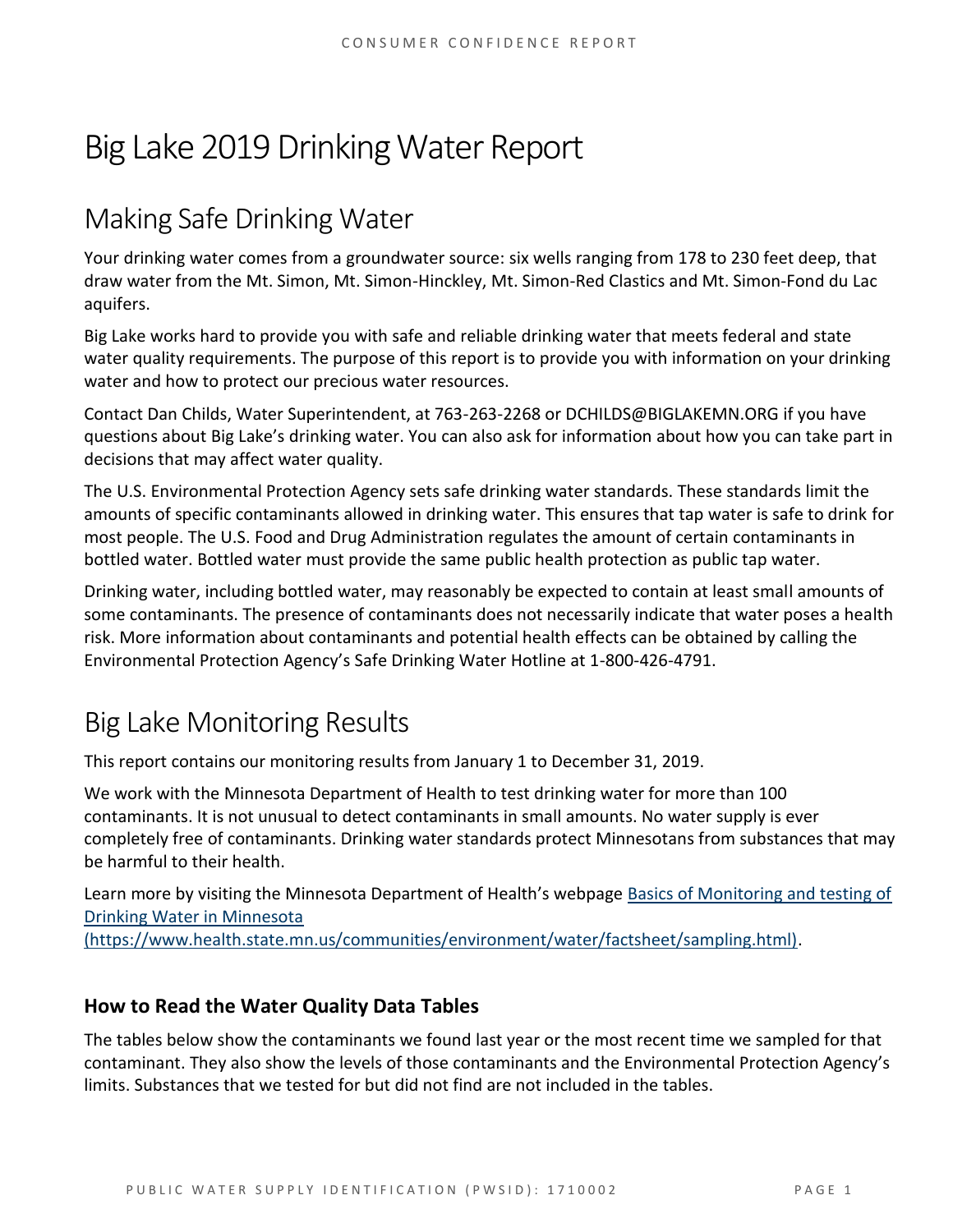We sample for some contaminants less than once a year because their levels in water are not expected to change from year to year. If we found any of these contaminants the last time we sampled for them, we included them in the tables below with the detection date.

We may have done additional monitoring for contaminants that are not included in the Safe Drinking Water Act. To request a copy of these results, call the Minnesota Department of Health at 651-201-4700 or 1-800-818-9318 between 8:00 a.m. and 4:30 p.m., Monday through Friday.

#### **Definitions**

- **AL (Action Level)**: The concentration of a contaminant which, if exceeded, triggers treatment or other requirements which a water system must follow.
- **EPA:** Environmental Protection Agency
- **MCL (Maximum contaminant level)**: The highest level of a contaminant that is allowed in drinking water. MCLs are set as close to the MCLGs as feasible using the best available treatment technology.
- **MCLG (Maximum contaminant level goal)**: The level of a contaminant in drinking water below which there is no known or expected risk to health. MCLGs allow for a margin of safety.
- **MRDL (Maximum residual disinfectant level):** The highest level of a disinfectant allowed in drinking water. There is convincing evidence that addition of a disinfectant is necessary for control of microbial contaminants.
- **MRDLG (Maximum residual disinfectant level goal)**: The level of a drinking water disinfectant below which there is no known or expected risk to health. MRDLGs do not reflect the benefits of the use of disinfectants to control microbial contaminants.
- **N/A (Not applicable)**: Does not apply.
- **pCi/l (picocuries per liter)**: A measure of radioactivity.
- **ppb (parts per billion)**: One part per billion in water is like one drop in one billion drops of water, or about one drop in a swimming pool. ppb is the same as micrograms per liter (μg/l).
- **ppm (parts per million)**: One part per million is like one drop in one million drops of water, or about one cup in a swimming pool. ppm is the same as milligrams per liter (mg/l).
- **PWSID**: Public water system identification.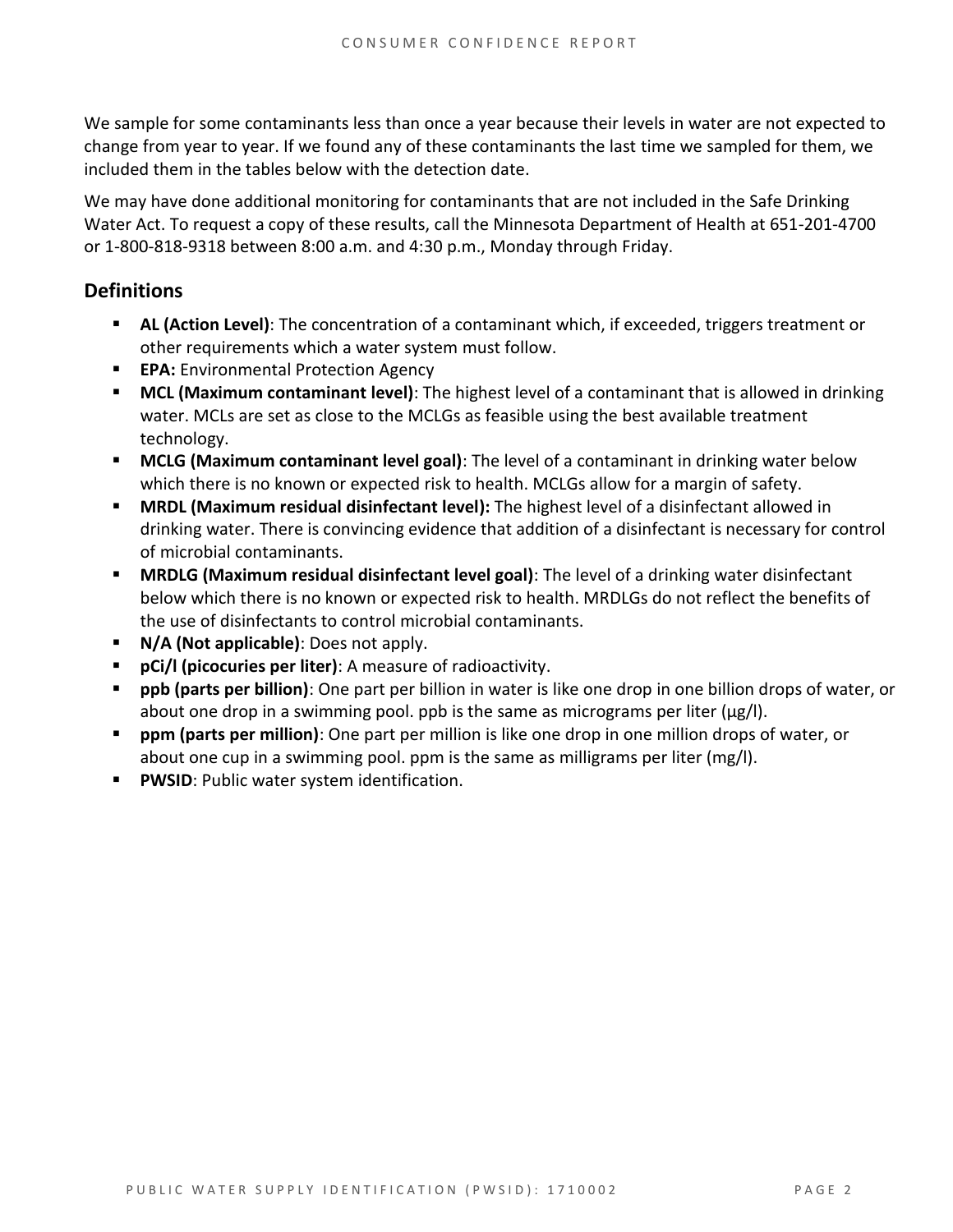### **Monitoring Results – Regulated Substances**

**INORGANIC & ORGANIC CONTAMINANTS – Tested in drinking water.**

| LEAD AND COPPER - Tested at customer taps.                   |                                         |                                           |                                                   |                                                                             |                  |                                        |
|--------------------------------------------------------------|-----------------------------------------|-------------------------------------------|---------------------------------------------------|-----------------------------------------------------------------------------|------------------|----------------------------------------|
| <b>Contaminant</b> (Date, if<br>sampled in previous<br>year) | EPA's<br><b>Ideal</b><br>Goal<br>(MCLG) | EPA's<br><b>Action</b><br>Level           | 90% of<br><b>Results Were</b><br><b>Less Than</b> | <b>Number</b><br><b>of</b><br><b>Homes</b><br>with<br>High<br><b>Levels</b> | <b>Violation</b> | <b>Typical Sources</b>                 |
| Lead                                                         | 0 ppb                                   | 90% of<br>homes<br>less than<br>15 ppb    | $1.5$ ppb                                         | 0 out of<br>30                                                              | NO.              | Corrosion of<br>household<br>plumbing. |
| Copper                                                       | 0 ppm                                   | 90% of<br>homes<br>less than<br>$1.3$ ppm | $0.3$ ppm                                         | 0 out of<br>30                                                              | NO               | Corrosion of<br>household<br>plumbing. |

| <b>INURGANIC &amp; URGANIC CUNTAMINANTS – TESTED IN OFITIALLY WATER.</b> |                                         |                         |                                                                                    |                                                    |                  |                                                                                                          |
|--------------------------------------------------------------------------|-----------------------------------------|-------------------------|------------------------------------------------------------------------------------|----------------------------------------------------|------------------|----------------------------------------------------------------------------------------------------------|
| <b>Contaminant</b><br>(Date, if sampled<br>in previous year)             | EPA's<br><b>Ideal</b><br>Goal<br>(MCLG) | EPA's<br>Limit<br>(MCL) | <b>Highest</b><br><b>Average or</b><br><b>Highest Single</b><br><b>Test Result</b> | Range of<br><b>Detected</b><br><b>Test Results</b> | <b>Violation</b> | <b>Typical Sources</b>                                                                                   |
| <b>Nitrate</b>                                                           | 10 ppm                                  | 10.4<br>ppm             | 4 ppm                                                                              | $2.30 - 4.00$<br>ppm                               | <b>NO</b>        | Runoff from fertilizer<br>use; Leaching from<br>septic tanks, sewage;<br>Erosion of natural<br>deposits. |
| <b>Barium</b><br>(04/13/17)                                              | 2 ppm                                   | 2 ppm                   | $0.06$ ppm                                                                         | N/A                                                | <b>NO</b>        | Discharge of drilling<br>wastes; Discharge<br>from metal refineries;<br>Erosion of natural<br>deposit.   |
| <b>Gross Alpha</b>                                                       | $0$ pCi/l                               | 15.4<br>pCi/l           | $6.4$ pCi/l                                                                        | N/A                                                | <b>NO</b>        | Erosion of natural<br>deposits.                                                                          |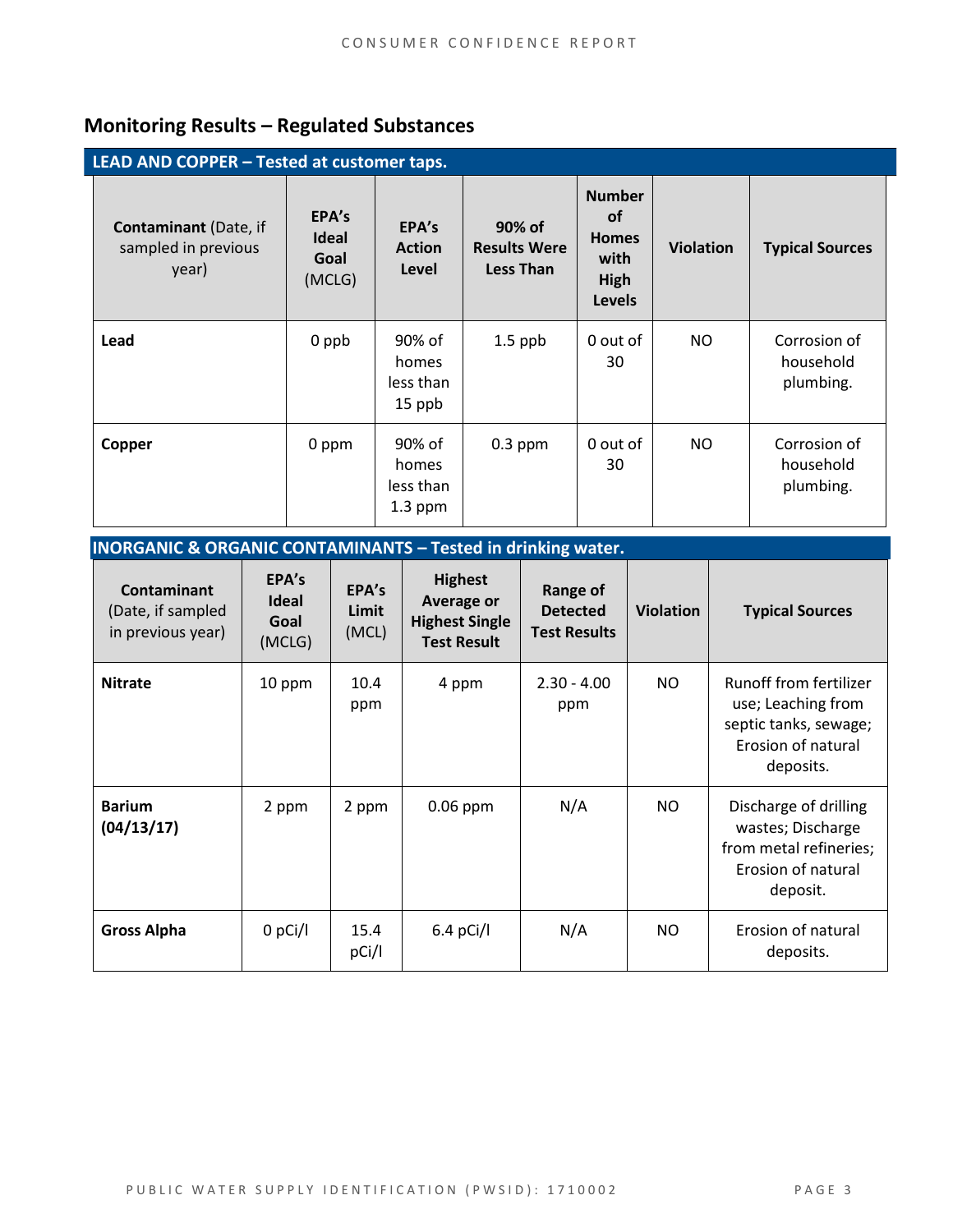| CONTAMINANTS RELATED TO DISINFECTION - Tested in drinking water. |                                               |                                    |                                                                                       |                                                    |                  |                                                  |  |
|------------------------------------------------------------------|-----------------------------------------------|------------------------------------|---------------------------------------------------------------------------------------|----------------------------------------------------|------------------|--------------------------------------------------|--|
| <b>Substance (Date, if</b><br>sampled in previous<br>year)       | <b>EPA's Ideal</b><br>Goal (MCLG<br>or MRDLG) | EPA's<br>Limit<br>(MCL or<br>MRDL) | <b>Highest</b><br>Average or<br><b>Highest</b><br><b>Single Test</b><br><b>Result</b> | Range of<br><b>Detected</b><br><b>Test Results</b> | <b>Violation</b> | <b>Typical Sources</b>                           |  |
| <b>Total</b><br><b>Trihalomethanes</b><br>(TTHMs)                | N/A                                           | 80 ppb                             | $11.3$ ppb                                                                            | $10.40 -$<br>11.30 ppb                             | NO.              | By-product of<br>drinking water<br>disinfection. |  |
| <b>Total Haloacetic</b><br>Acids (HAA)                           | N/A                                           | 60 ppb                             | $2.5$ ppb                                                                             | $2.40 - 2.50$<br>ppb                               | NO.              | By-product of<br>drinking water<br>disinfection. |  |
| <b>Total Chlorine</b>                                            | $4.0$ ppm                                     | $4.0$ ppm                          | $0.8$ ppm                                                                             | $0.72 - 0.94$<br>ppm                               | NO.              | Water additive<br>used to control<br>microbes.   |  |

Total HAA refers to HAA5

| <b>OTHER SUBSTANCES - Tested in drinking water.</b> |                                      |                         |                                                                                    |                                                    |                  |                                                                               |  |
|-----------------------------------------------------|--------------------------------------|-------------------------|------------------------------------------------------------------------------------|----------------------------------------------------|------------------|-------------------------------------------------------------------------------|--|
| Substance (Date,<br>if sampled in<br>previous year) | EPA's<br><b>Ideal Goal</b><br>(MCLG) | EPA's<br>Limit<br>(MCL) | <b>Highest</b><br><b>Average or</b><br><b>Highest Single</b><br><b>Test Result</b> | Range of<br><b>Detected</b><br><b>Test Results</b> | <b>Violation</b> | <b>Typical Sources</b>                                                        |  |
| <b>Fluoride</b>                                     | $4.0$ ppm                            | $4.0$ ppm               | $0.6$ ppm                                                                          | $0.52 - 0.64$<br>ppm                               | NO.              | Erosion of natural<br>deposits; Water<br>additive to promote<br>strong teeth. |  |

#### **Potential Health Effects and Corrective Actions (If Applicable)**

Fluoride: If your drinking water fluoride levels are below the optimal concentration range of 0.7 to 1.2 ppm, please talk with your dentist about how you can protect your teeth and your family's teeth from tooth decay and cavities. For more information, visit: MDH Drinking Water Fluoridation

(https://www.health.state.mn.us/communities/environment/water/com/fluoride.html).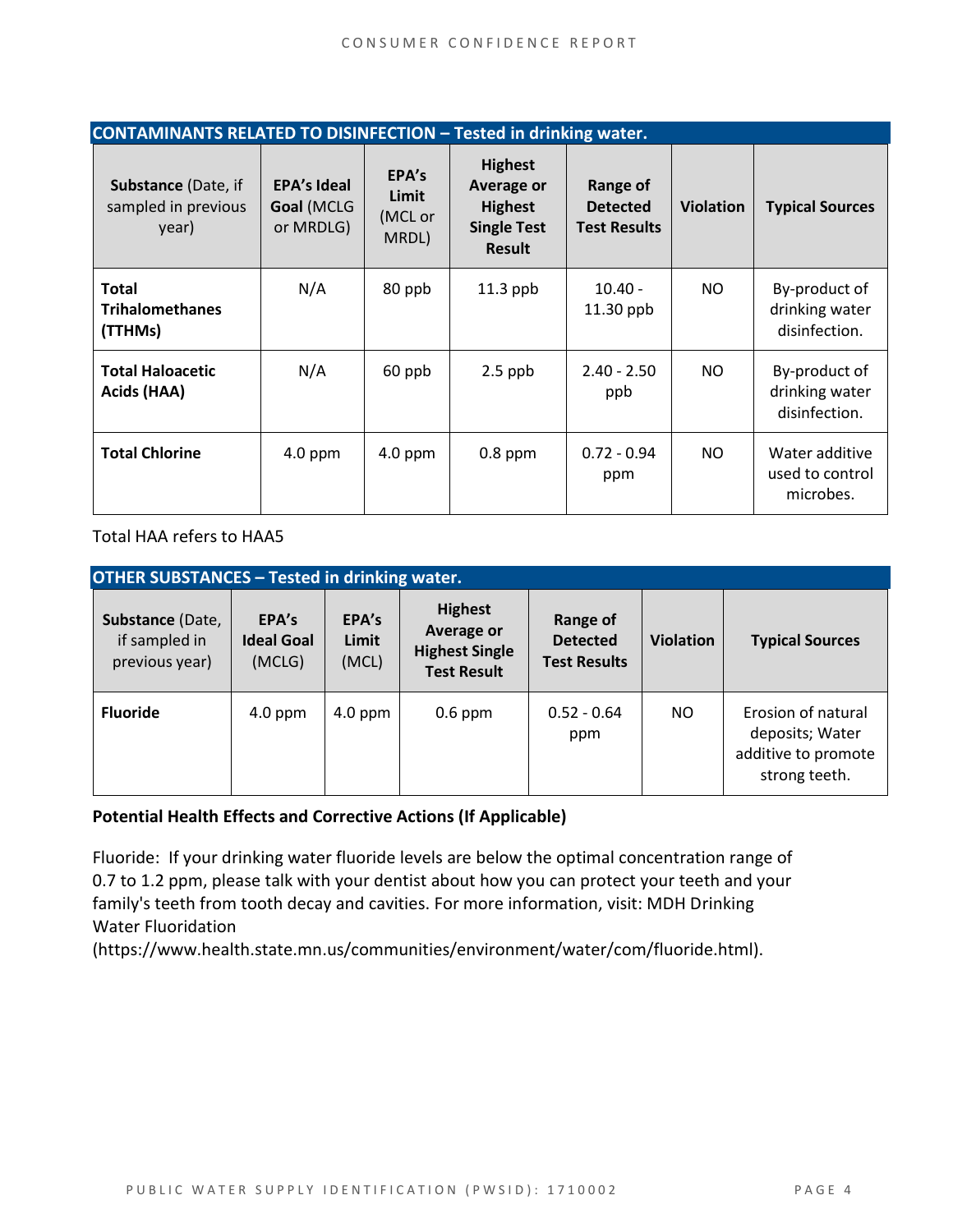#### **Monitoring Results – Unregulated Substances**

In addition to testing drinking water for contaminants regulated under the Safe Drinking Water Act, we sometimes also monitor for contaminants that are not regulated. Unregulated contaminants do not have legal limits for drinking water.

Detection alone of a regulated or unregulated contaminant should not cause concern. The meaning of a detection should be determined considering current health effects information. We are often still learning about the health effects, so this information can change over time.

The following table shows the unregulated contaminants we detected last year, as well as human-health based guidance values for comparison, where available. The comparison values are based only on potential health impacts and do not consider our ability to measure contaminants at very low concentrations or the cost and technology of prevention and/or treatment. They may be set at levels that are costly, challenging, or impossible for water systems to meet (for example, large-scale treatment technology may not exist for a given contaminant).

A person drinking water with a contaminant at or below the comparison value would be at little or no risk for harmful health effects. If the level of a contaminant is above the comparison value, people of a certain age or with special health conditions - like a fetus, infants, children, elderly, and people with impaired immunity – may need to take extra precautions. Because these contaminants are unregulated, EPA and MDH require no particular action based on detection of an unregulated contaminant. We are notifying you of the unregulated contaminants we have detected as a public education opportunity.

More information is available on MDH's A-Z List of Contaminants in Water [\(https://www.health.state.mn.us/communities/environment/water/contaminants/index.html\)](https://www.health.state.mn.us/communities/environment/water/contaminants/index.html) and Fourth [Unregulated Contaminant Monitoring Rule \(UCMR 4\)](https://www.health.state.mn.us/communities/environment/water/com/ucmr4.html)  [\(https://www.health.state.mn.us/communities/environment/water/com/ucmr4.html\).](https://www.health.state.mn.us/communities/environment/water/com/ucmr4.html)

| <b>UNREGULATED CONTAMINANTS - Tested in drinking water.</b> |                         |                                                                          |                                                 |  |  |  |  |
|-------------------------------------------------------------|-------------------------|--------------------------------------------------------------------------|-------------------------------------------------|--|--|--|--|
| Contaminant                                                 | <b>Comparison Value</b> | <b>Highest Average Result</b><br>or Highest Single Test<br><b>Result</b> | <b>Range of Detected Test</b><br><b>Results</b> |  |  |  |  |
| <b>Manganese</b>                                            | $100$ ppb               | $1.07$ ppb                                                               | N/A                                             |  |  |  |  |
| <b>Group of 6 Haloacetic</b><br>Acids (HAA6Br)              | N/A                     | $2.63$ ppb                                                               | $2.44 - 2.82$ ppb                               |  |  |  |  |
| <b>Group of 9 Haloacetic</b><br>Acids (HAA9)                | N/A                     | $3.72$ ppb                                                               | $3.09 - 4.35$ ppb                               |  |  |  |  |

#### **Some People Are More Vulnerable to Contaminants in Drinking Water**

Some people may be more vulnerable to contaminants in drinking water than the general population. Immuno-compromised persons such as persons with cancer undergoing chemotherapy, persons who have undergone organ transplants, people with HIV/AIDS or other immune system disorders, some elderly, and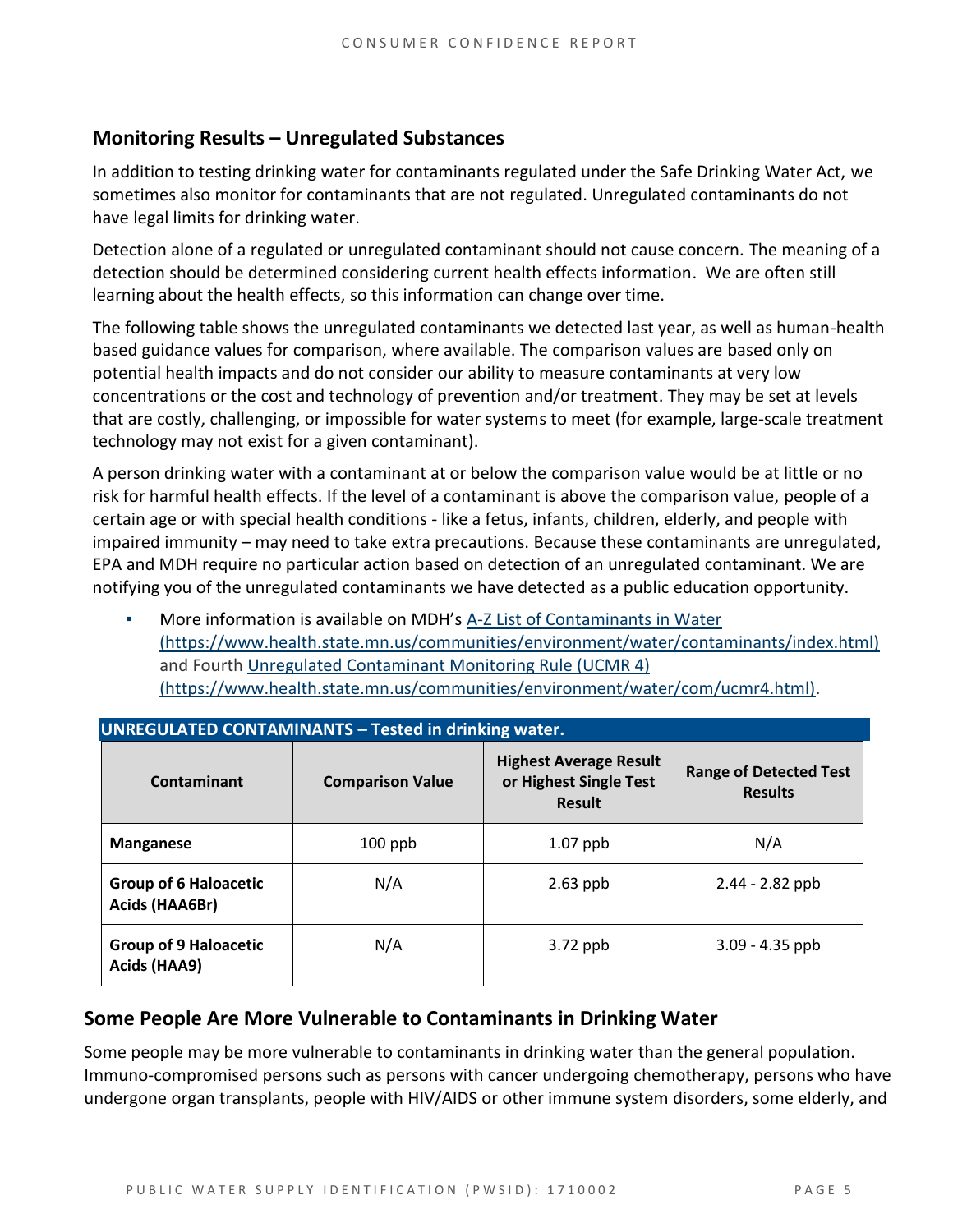infants can be particularly at risk from infections. The developing fetus and therefore pregnant women may also be more vulnerable to contaminants in drinking water. These people or their caregivers should seek advice about drinking water from their health care providers. EPA/Centers for Disease Control (CDC) guidelines on appropriate means to lessen the risk of infection by *Cryptosporidium* and other microbial contaminants are available from the Safe Drinking Water Hotline at 1-800-426-4791.

### Learn More about Your Drinking Water

#### **Drinking Water Sources**

Minnesota's primary drinking water sources are groundwater and surface water. Groundwater is the water found in aquifers beneath the surface of the land. Groundwater supplies 75 percent of Minnesota's drinking water. Surface water is the water in lakes, rivers, and streams above the surface of the land. Surface water supplies 25 percent of Minnesota's drinking water.

Contaminants can get in drinking water sources from the natural environment and from people's daily activities. There are five main types of contaminants in drinking water sources.

- **Microbial contaminants,** such as viruses, bacteria, and parasites. Sources include sewage treatment plants, septic systems, agricultural livestock operations, pets, and wildlife.
- **Inorganic contaminants** include salts and metals from natural sources (e.g. rock and soil), oil and gas production, mining and farming operations, urban stormwater runoff, and wastewater discharges.
- **Pesticides and herbicides** are chemicals used to reduce or kill unwanted plants and pests. Sources include agriculture, urban stormwater runoff, and commercial and residential properties.
- **Organic chemical contaminants** include synthetic and volatile organic compounds. Sources include industrial processes and petroleum production, gas stations, urban stormwater runoff, and septic systems.
- **Radioactive contaminants** such as radium, thorium, and uranium isotopes come from natural sources (e.g. radon gas from soils and rock), mining operations, and oil and gas production.

The Minnesota Department of Health provides information about your drinking water source(s) in a source water assessment, including:

- How Big Lake is protecting your drinking water source(s);
- Nearby threats to your drinking water sources;
- How easily water and pollution can move from the surface of the land into drinking water sources, based on natural geology and the way wells are constructed.

Find your source water assessment at [Source Water Assessments](https://www.health.state.mn.us/communities/environment/water/swp/swa)  [\(https://www.health.state.mn.us/communities/environment/water/swp/swa\)](https://www.health.state.mn.us/communities/environment/water/swp/swa) or call 651-201-4700 or 1- 800-818-9318 between 8:00 a.m. and 4:30 p.m., Monday through Friday.

#### **Lead in Drinking Water**

You may be in contact with lead through paint, water, dust, soil, food, hobbies, or your job. Coming in contact with lead can cause serious health problems for everyone. There is no safe level of lead. Babies, children under six years, and pregnant women are at the highest risk.